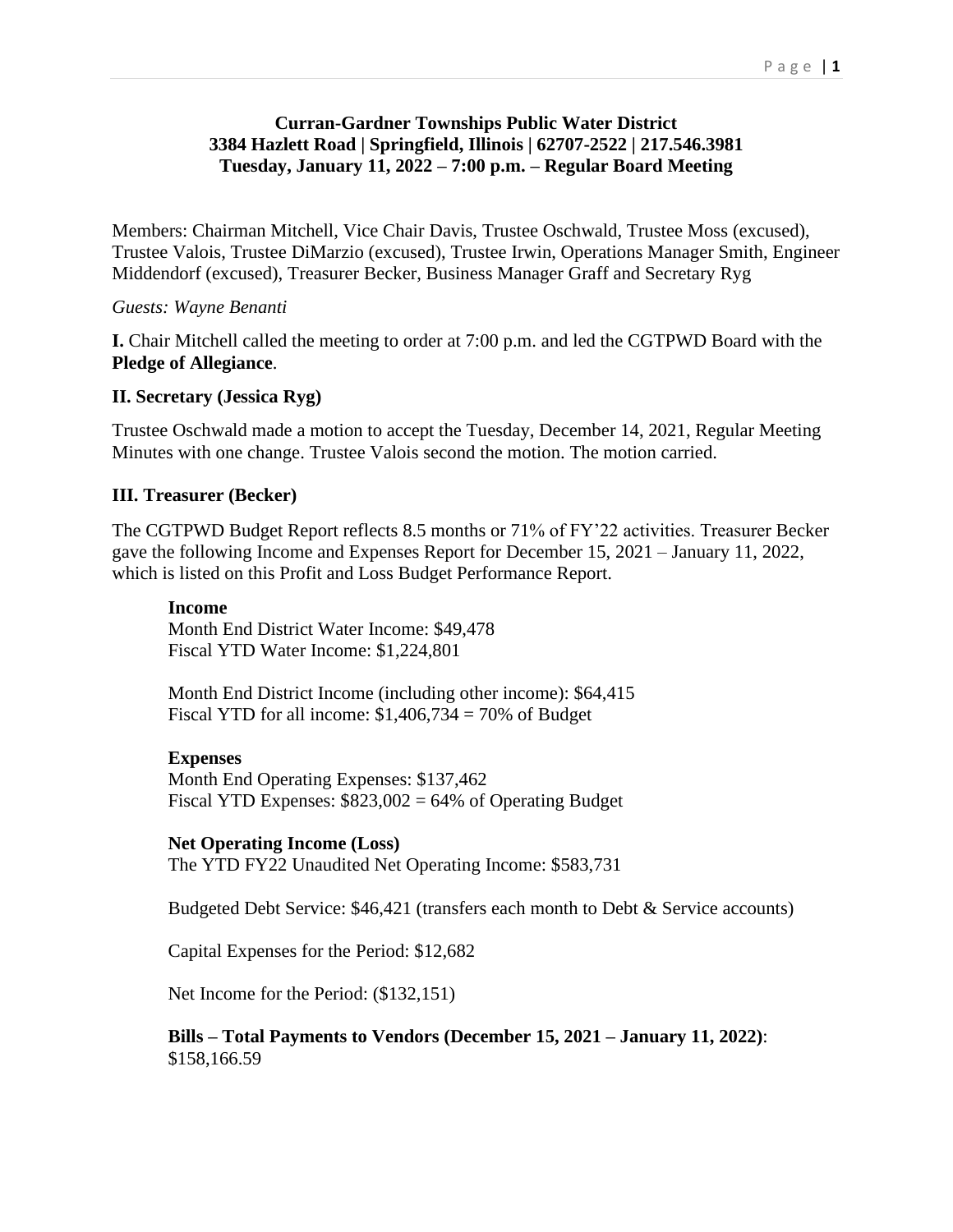*Treasurer Becker provided board members with an unaudited Operating Balance Sheet ending December 31, 2021; also, the Reserves and Debt Funds Balance Sheet and the Quarterly Profit and Loss Report ending December 31, 2021.*

Trustee Oschwald moved to accept the treasurer's report pending audit. Trustee Irwin second the motion.

Trustee Valois moved to pay the bills. Trustee Irwin second the motion. The motion carried.

*(7:12 p.m.)*

# **IV. Operations Manager's Report (Aaron Smith)**

Water loss report for November 18, 2021 – December 17, 2021:

Amount of Treated Water Sent to Distribution System: 8,643,000 gallons (Note: This was a 27-day billing cycle.)

Amount of Water Billed to Customers: 7,938,000 gallons (includes bulk water sales)

Amount of Water Loss: 8.18%

Amount of Water Loss: 707,000 gallons

Amount of Water Loss by Gallons per Minutes: 18.18 gallons/minute

*Disclaimer: No water from CWLP, South Sangamon Water Commission or customer billings served by them had any bearing on the determinations made in this report.*

The meter vault for Well 7 was delivered.

The polymer pump was installed. Operations Manager Smith and crew are waiting for a representative from FIFE Water Services Inc. (105 Church Street, O'Fallon, Missouri, 63366) to perform water quality jar tests that will determine proper start-up polymer dosage plus assist with making the pump operational.

Oros Environmental removed 353,280 gallons of lime sludge from the lagoon.

The Tier 2 chemical report was submitted to Illinois Emergency Management Agency (IEMA).

A sludge management report was sent to Illinois Environmental Protection Agency (IEPA).

Electrician Joe Lee replaced malfunctioning outdoor lights around the administration building. He suggested streamlining the electric to Well 7 by using one meter for Well 1, 2 and 7. This would be done by burying conduit instead of setting poles to save on monthly charges from Menard Electric. This could be done by running conduit from the location of Well 1 over to Well 2 and then landing at Well 7. Also, this would better conform to the long-term plan of having a central electric control system. That type of system would be more conducive to providing full stand-by backup to an electrical generator. It was noted that Menard Electric approved this proposal.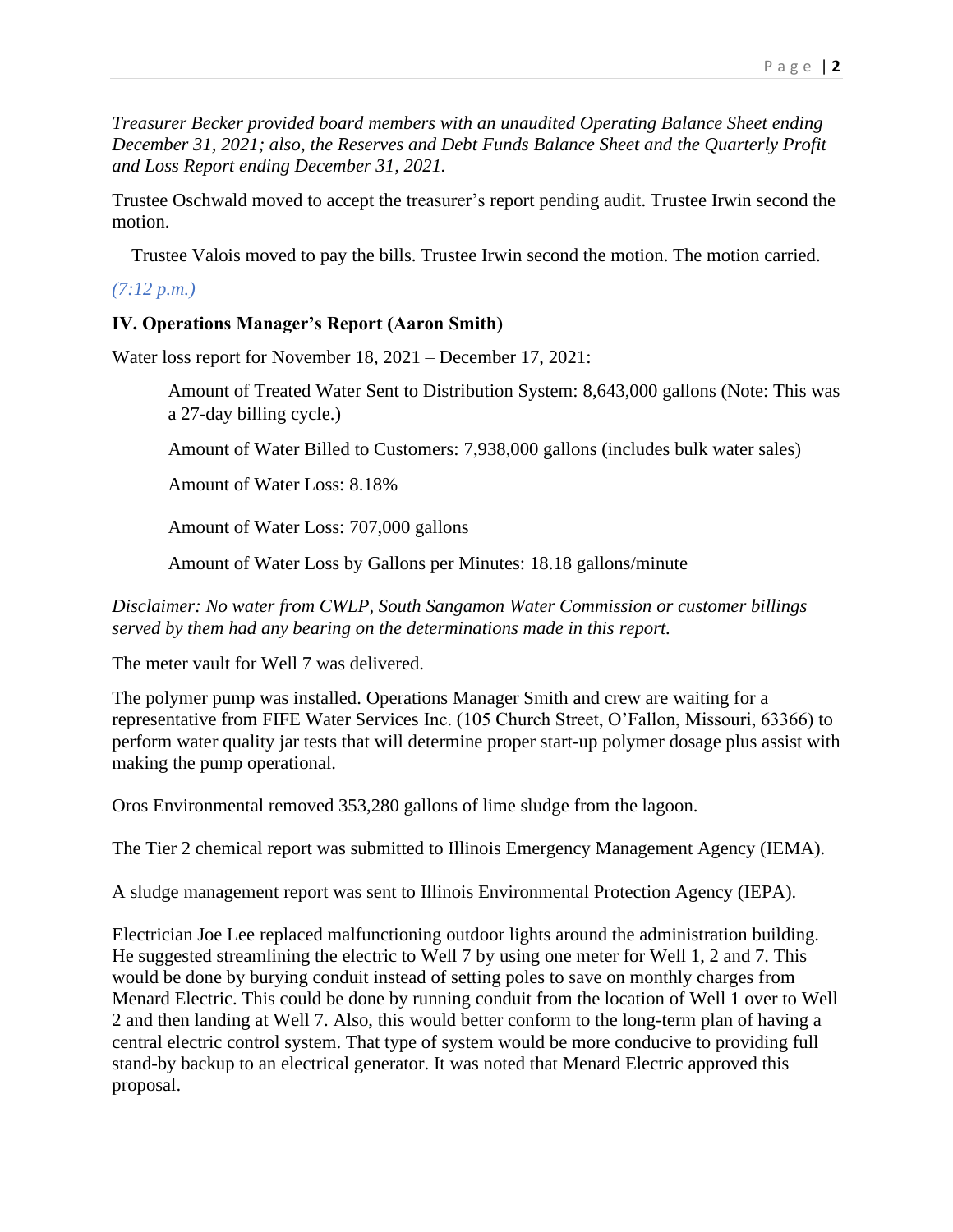Regarding easements for the proposed state highway, a second request letter to a property owner on Moore Road was sent. The property on Hazlett Road is in a trust. The property manager sent the easement paperwork to the owners for signatures.

# **V. Business Manager's Report (Graff)**

The CGTPWD customer newsletters were distributed. The newsletter contained information on this year's rate increase of 6.4% which is authorized by District ordinance. This ordinance explains how rate are calculated at amount of COLA increase by the Social Security Administration (5.9% this year) plus a .5% increase.

A Stone Creek customer inquired about the narration of the rate increase. Documentation of the USDA court order, referendum, ordinance, water district boundaries and more were scanned and emailed to authenticate it. As of today's meeting, there has been no additional feedback from the customer.

Twenty-four cellular meters arrived. There are no updates on the remaining Verizon meters. There are 860 cellular meters in-service. This leaves 1,662 customers who are still manually read or read by radio transmission.

A lien was collected for a property in the 2700 block of Tozer Road.

Resolution 2022-001: The USDA requires the District to pass the annual "Resolution to Establish Rules, Rates and Regulations for the Operation of Curran-Gardner Townships Public Water District" which is named Res-2022-001. Vice Chair Davis made a motion to accept it. Trustee Irwin second the motion. The motion carried.

# (7:20 p.m.)

# **VI. District Engineer's Report (Middendorf) – Excused**

Operations Manager Smith reiterated that Menard Electric approved one meter for Wells 1, 2 and 7 resulting in savings for the District. Well 3 has been abandoned.

Brotcke, Well & Pump has completed setting up the pump to Well 7.

MECO is working with Operations Manager Aaron Smith to route and install power to Well 7 along with the construction of a raw water main to Well 7.

The price of PVC pipe is the highest its been in the history of PVC pipe sales.

# **VII. Guests** – n/a

# **VIII. Chairman, Vice Chair and Committee Reports**

- a. Chairman Mitchell No update from the City of Springfield on the Intergovernmental Agreement. MECO has submitted a request for information to CWLP.
- b. Vice Chairman n/a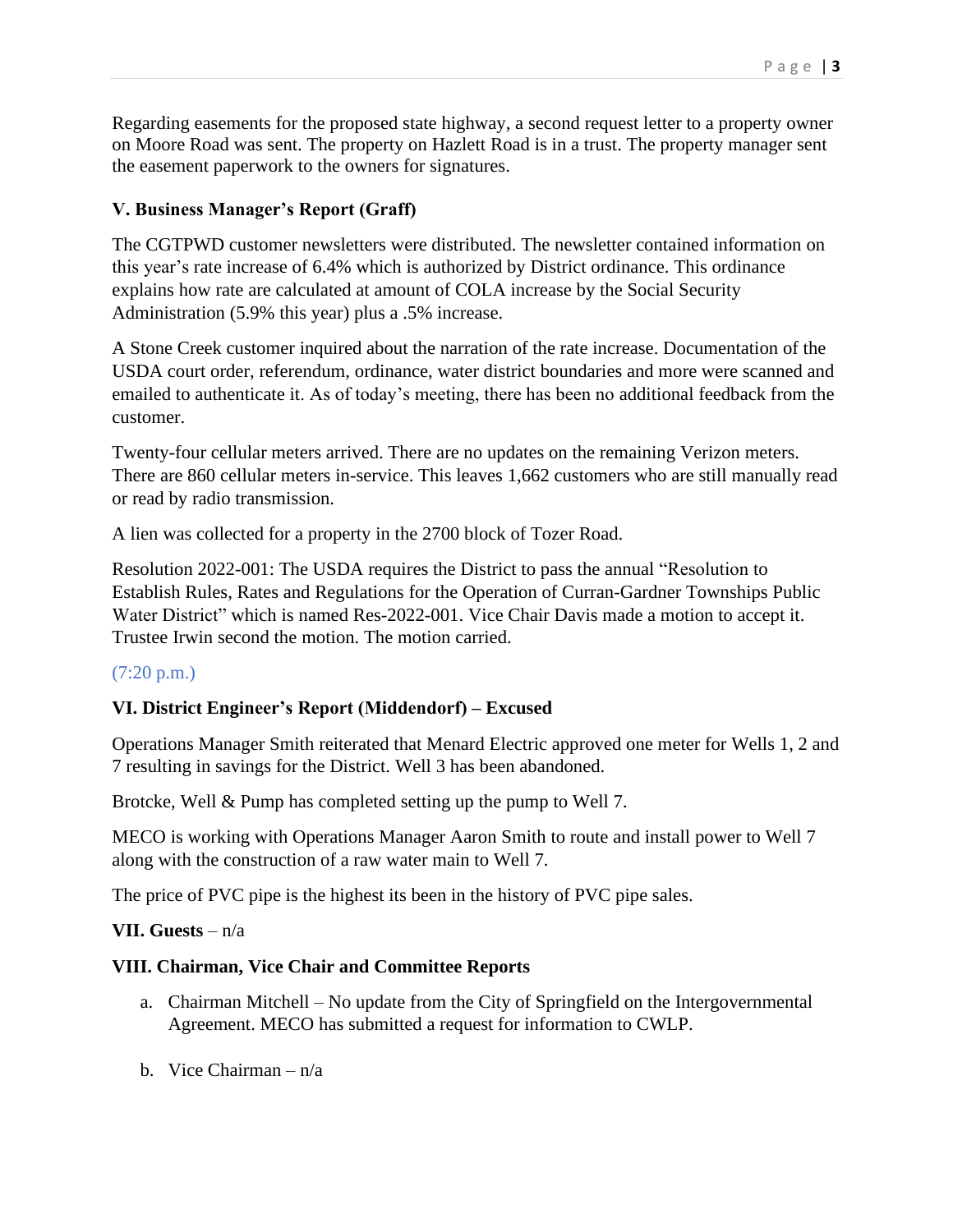- c. Finance Committee Trustee Oschwald will contact Trustee DiMarzio (excused tonight) about the upcoming 2022 - 2023 budget. He also asked everyone to submit their wish lists to start preparation.
- d. Planning Committee  $-n/a$
- e. Personnel Committee n/a
- f. Systems Oversight Committee  $-n/a$
- g. Policy and Procedures Committee: Trustee Irwin will work with Business Manager Graff on a proposed sprinkler ordinance.

### (7:28 p.m.)

h. Ordinance Committee – n/a

### **IX. New Business –** n/a

#### **X. Ongoing Business** –

A roughly \$1 trillion infrastructure bill was signed into law in the fall of 2021. The words, "Clean water " were directly noted in the White House's brief on November 10, 2021, as viewed here: [https://www.whitehouse.gov/briefing-room/statements-releases/2021/11/10/president](https://www.whitehouse.gov/briefing-room/statements-releases/2021/11/10/president-biden-to-sign-bipartisan-infrastructure-investment-and-jobs-act-monday/)[biden-to-sign-bipartisan-infrastructure-investment-and-jobs-act-monday/.](https://www.whitehouse.gov/briefing-room/statements-releases/2021/11/10/president-biden-to-sign-bipartisan-infrastructure-investment-and-jobs-act-monday/) The bill designates significant funds to be allocated to water infrastructure. Local municipalities will compete in March of 2022 in a grant process to obtain these resources. It was noted that the bill language includes specific criteria on how exactly the IEPA will evaluate and distribute award money. Trustees agreed that they will seek this opportunity for funding the River Crossing project. They asked Operations Manager Smith to confer with Engineer Middendorf to start the process.

### *(7:35 p.m.)*

### **XI. Guests –** n/a

### **XII. Executive Session** – none

Vice Chair Davis made a motion to go into Executive Session. Trustee Oschwald second the motion. Chairman Mitchell called for a roll call vote:

Chairman Mitchell: Yes Trustee DiMarzio: Excused Trustee Irwin: Yes Trustee Oschwald: Yes Vice Chair Davis: Yes Trustee Moss: Excused Trustee Valois: Yes With five yes votes, the motion carried.